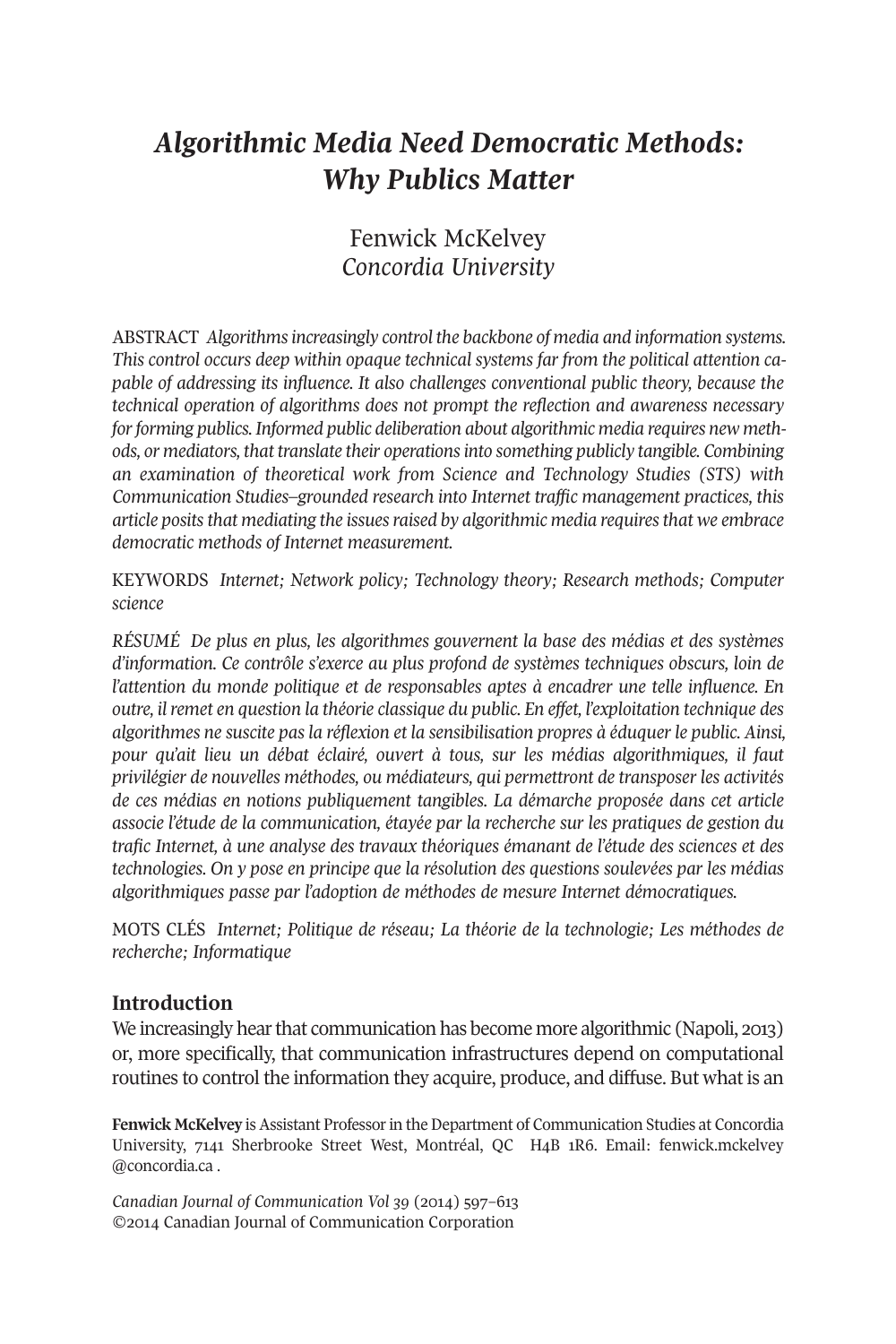algorithm? why does it matter? How are we to study it? Algorithms refer to the components of software that make up information and communication infrastructures. If software "is the set of instructions that direct a computer to do a specific task" (Ceruzzi, 1998, p. 80), then algorithms are the instructions. They "do things and their syntax embodies a command structure to enable this to happen" (Goffey, 2008, p. 17). Doing things, following Beniger (1986), involves processing an input toward an output. one algorithm informs another, creating a continuous modulation that Gilles Deleuze (1992) identified as distinct to contemporary power. Algorithmic media emphasize these computational routines as general characteristics—as overall processes that dynamically adjust outputs and inputs.

Algorithms function as control technologies in all sorts of media and information systems, dynamically modifying content and function through these programmed routines. Search engines and social media platforms perpetually rank user-generated content through algorithms. Google depends on its PageRank algorithm and other propriety code to tailorGoogle results according to the searcher (Feuz, Fuller, & Stalder, 2011). Facebook relies on algorithms to populate users' Newsfeeds (Bucher, 2012). youTube depends on algorithms—in the form of its ContentId system—to compare video uploads to known copyrighted works and, subsequently, flag matches (Dayal, 2012). Delegating copyright enforcement to automated high-capacity algorithms allows it to handle 72 hours of uploaded video material every minute. The sleeping policeman has become the algorithmic cop.

Algorithmic control has significant social consequences, not the least of which is the creating of associations that resemble publics (Gillespie, 2014). when a customer finds an app in the Google Play Store, algorithms recommend similar ones, but these recommendations may make troubling assumptions about users. Mike Ananny (2011) found one such troubling assumption when examining the Grindr app, an online dating app for gay men. when looking at this particular app, the Google Play Store recommended a Sex offender Search tool as another app to download. why, Ananny asked, would the app store's algorithms link sex offenders with Grindr? His question provoked a critical examination of the reasons for the linking of these two apps in a manner that implicitly associated being gay with being a sex offender.

In Canada, algorithms became a major policy issue in 2008 when Internet service providers (ISPs) were found to be using Internet routing algorithms—or Internet traffic management practices—to limit peer-to-peer file-sharing through their networks. These practices demonstrated a new-found capacity for detecting specific applications and constraining their bandwidth consumption on residential broadband networks. The delegating of network management to algorithms sparked a public controversy about how to regulate their use. In response to these concerns, the Canadian Radiotelevision and Telecommunications Commission (CRTC) formulated Telecom Regulatory Policy CRTC 2009-657, which sought to balance the interests of ISPs in managing traffic on their networks with those of Internet users.

Given the shared interest of Communication Studies and Science and Technology Studies (STS) in media and information technologies as "the backbone of social, economic and cultural life in many societies" (Boczkowski & Lievrouw, 2008, p. 951),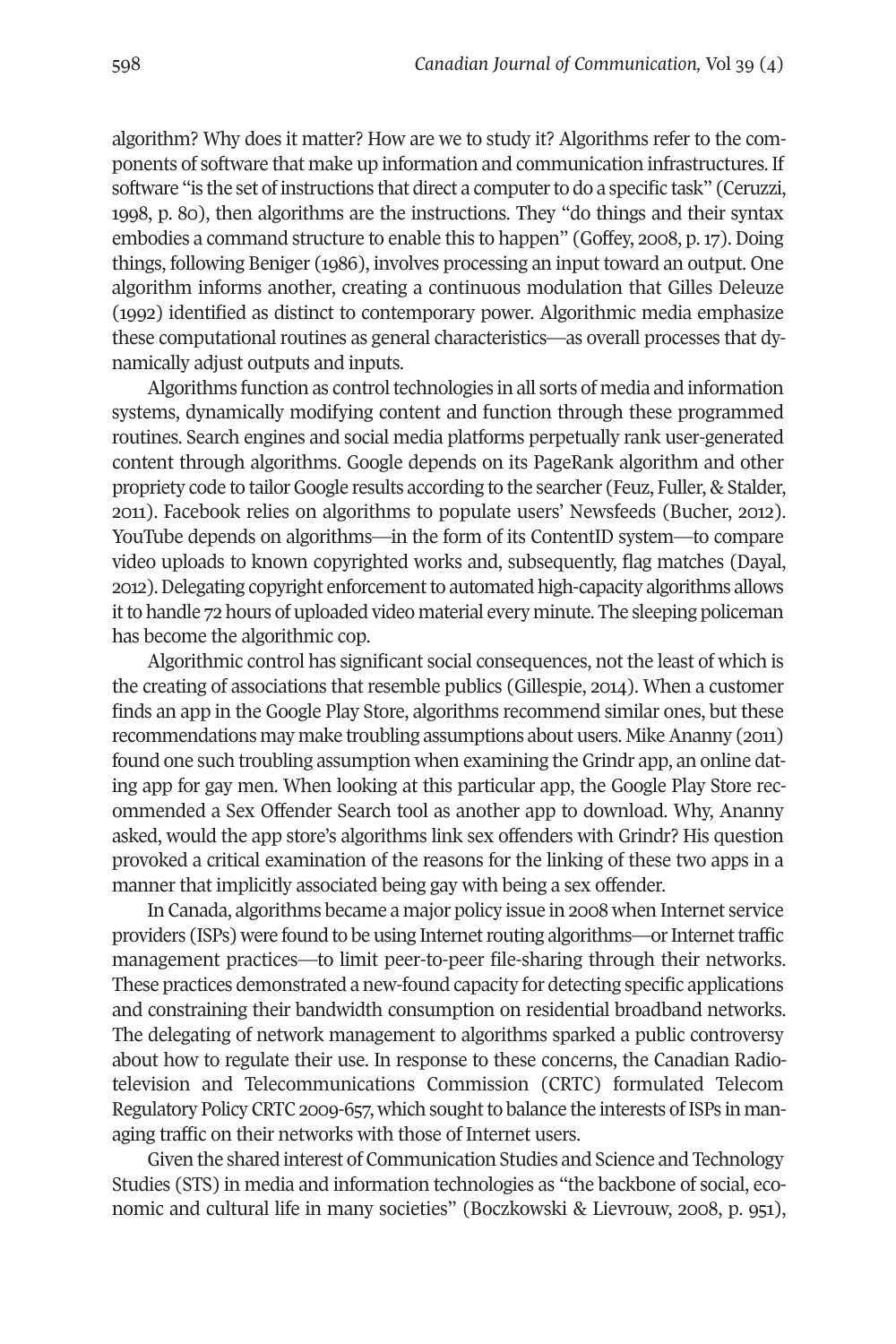scholars must attend to algorithms precisely because media and information systems cann[ot](#page-13-1) be wholly understood without a sense of the underlying routines that regulate them. <sup>1</sup> The concept of algorithmic media seeks to avoid [ove](#page-13-0)remphasizing the importance of any single algorithm in a system or of written code. <sup>2</sup> This is because algorithms only have an influence when they are running. No one algorithm is constitutive ofthe Internet or any algorithmic media.Information and communication media are systems composed of algorithms that cooperate and compete with one another (McKelvey, 2010; van Schewick, 2010). The concept, then, encourages looking at these many processes and how they interact.

As its stands now, algorithms leave little room for debate about the forms of cultural, economic, and social control they exert. yet, as noted by Tarleton Gillespie (2014), "insights into the inner workings of information algorithms is a form of power, vital to participating in public discourse, essential to achieving visibility online, constitutive of credibility and the opportunities that follow" (p. 185). Thus, researchers must address not only algorithmic media, but also its general condition of imperceptibility. If algorithms matter—and I believe they do—they require greater democratic accountability.

A democratic response to algorithmic media requires translating the fleeting operations of software system routines into knowledge thatis conducive with democratic debate. However, methods must be created to study algorithmic media. In this article I argue that democratic inquiry as imagined by John Dewey (1927, 1990) offers a promising means for doing so. Democratic inquiry, one of the many ways to describe Dewey's work, refers to a belief that those affected by particular issues—what he calls publics—have a direct stake in contributing to resolving them. when applied to contemporary information and communication environments, the tenets of this perspective suggest that publics offer a valuable means of generating knowledge about algorithmic media.

For the most part, algorithmic media do not capture the public's attention. Their operation happens instantaneously within opaque technical systems. Their running code is often imperceptible and hardly ever known to its users. A packet does not arrive with an explanation of what decisions it took along its journey. As such, algorithmic media behave differently and have different subjectivities than the media that Dewey associated with early publics theory.

The perspective advanced in the pages that follow examines the relation between algorithms and publics theory. Drawing on work from Communication Studies and Science and Technology Studies, the approach presented juxtaposes ideas from these two fields in working toward a model of democratic inquiry for algorithmic media. while the former attends to the specifics of media and information systems, the latter has discussed publics primarily in relation to technical and/or scientific controversy. The underlying hypothesis guiding the discussion set out below is that democratic inquiry contributes to identifying and remembering the operations of control by algorithms, thereby allowing for more tangible political and policy debates.

#### **New media, new control, old questions**

Processes of command, control, communications and intelligence (C<sup>3</sup>I)) have long been a subject of shared concern for both critical communications and media studies,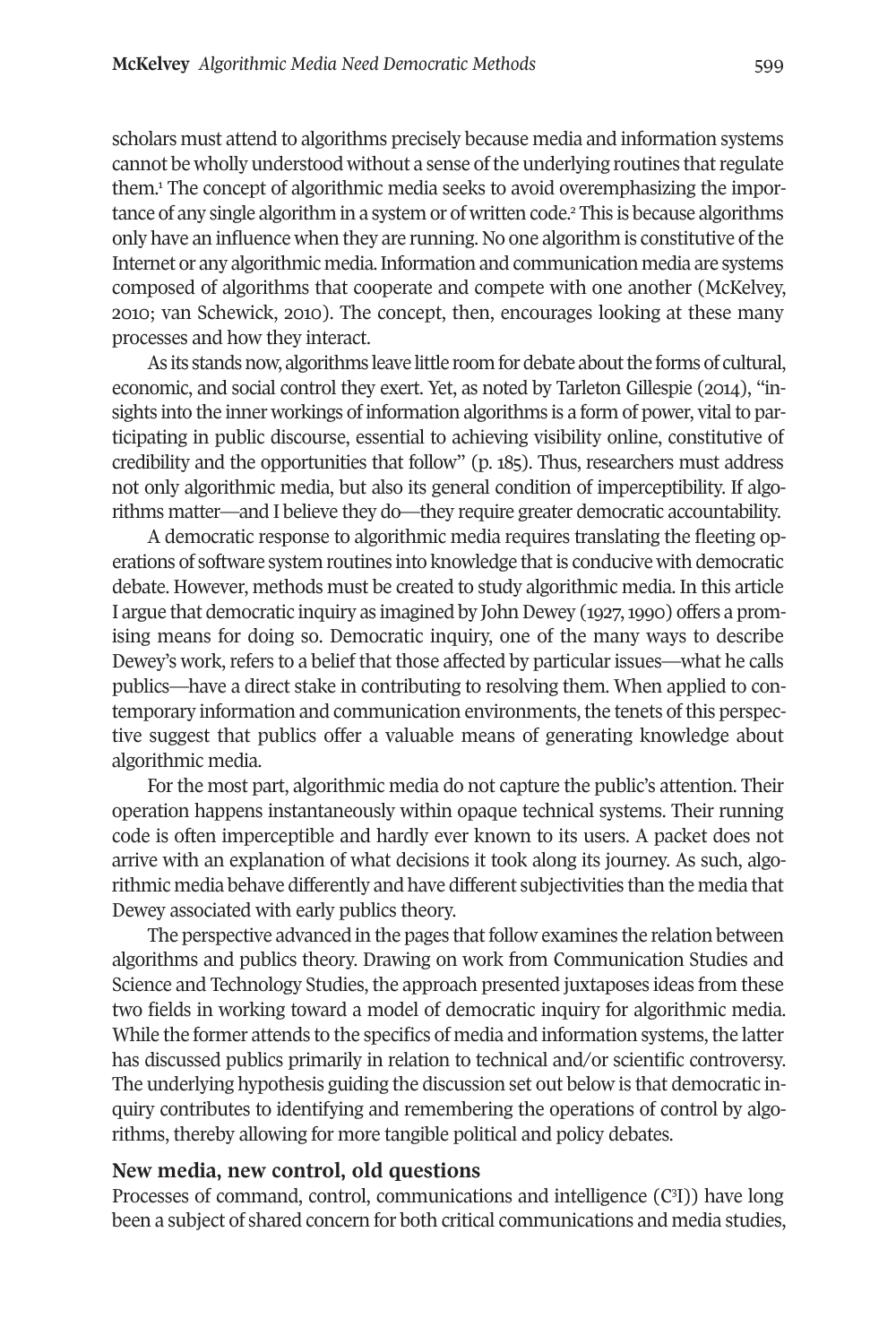and Science and Technology Studies (see Haraway, 1985). James Beniger (1986) and Gilles Deleuze (1992) theorize a control that describes the power of algorithmic media. According to Beniger (1986), control is broad and "encompasses the entire range from absolute control to the weakest and most probabilistic form, that is, any purposeful influence on behaviour, however slight" (p. 8). Deleuze focuses on societies of control wherein dynamic feedback replace the enclosure of Foucaultian disciplinary societies. Despite never being mentioned in his *Postscript*, algorithms resemble a Deleuzian mechanism of control.

Alexander Galloway (2004, 2006) introduces algorithms as an important consideration for understanding contemporary video game culture. Algorithms, he argues, control the activities of players in a video game. For him, winning is contingent on gamers mastering the controlled environment, orlearning the algorithm. Scott Lash's (2007) reappraisal of cultural studies echoesGalloway's interestin algorithms as mechanisms of control, calling for a shift away from emphasizing hegemony and its tendency toward epistemology to a post-hegemonic age that stresses ontology. He posits that the study of ontology in a "society of pervasive media and ubiquitous coding" should focus on "algorithmic or *generative* rules" that are "virtuals that generate a whole variety of actuals" (p. 71). According to this view, algorithms constitute actualities by limiting, or controlling, the virtualities of digital media.

Algorithms enact many kinds of control when it comes to content. They play a key role "selecting what information is considered most relevant to us, a crucial feature of our participation in public life" (Gillespie, 2014, p. 167). These computational routines involve matters of representation and inclusion. Social activity—what is popular, what one should know, and who to know—addresses the link between material and symbolic processes and involves the subtle influence of algorithms.In addition to making certain people and posts visible and others invisibles to users, algorithms calculate publics and opinions by defining trends, suggesting friends, and identifying products one may be interested in purchasing (Bucher, 2012; Gillespie, 2014; Mager, 2012).

Algorithms also define and control the circulation of information within media. Raiford Guins (2009) expounds on the link between algorithms and control by investigating home media players. Devices such as DVD players that can be updated with new firmware to fix bugs and prevent exploits—what Guins calls "control at a distance." They offer a variety of techniques of control that "block, filter, sanitize, clean and patch" digital information to allow open circulation while embedding certain constraints within this freedom. McKelvey (2010) examines differences in the capacity of Internet routing algorithms to monitor and control flows of Internet packets, observing that whereas the conductivity of wires or the range of the human voice once defined conditions of media, today it is algorithmic control that defines the operation of media like the Internet.

Those studying algorithmic control must contend with a number of issues. First, most of the code of algorithmic media is proprietary. Consequently, researchers do not generally have access to it. Second, even if access to the written code is possible, it must be noted that reading code differs from running a script in a complex network (McKelvey, 2011). Therefore, algorithmic media researchers must find ways to observe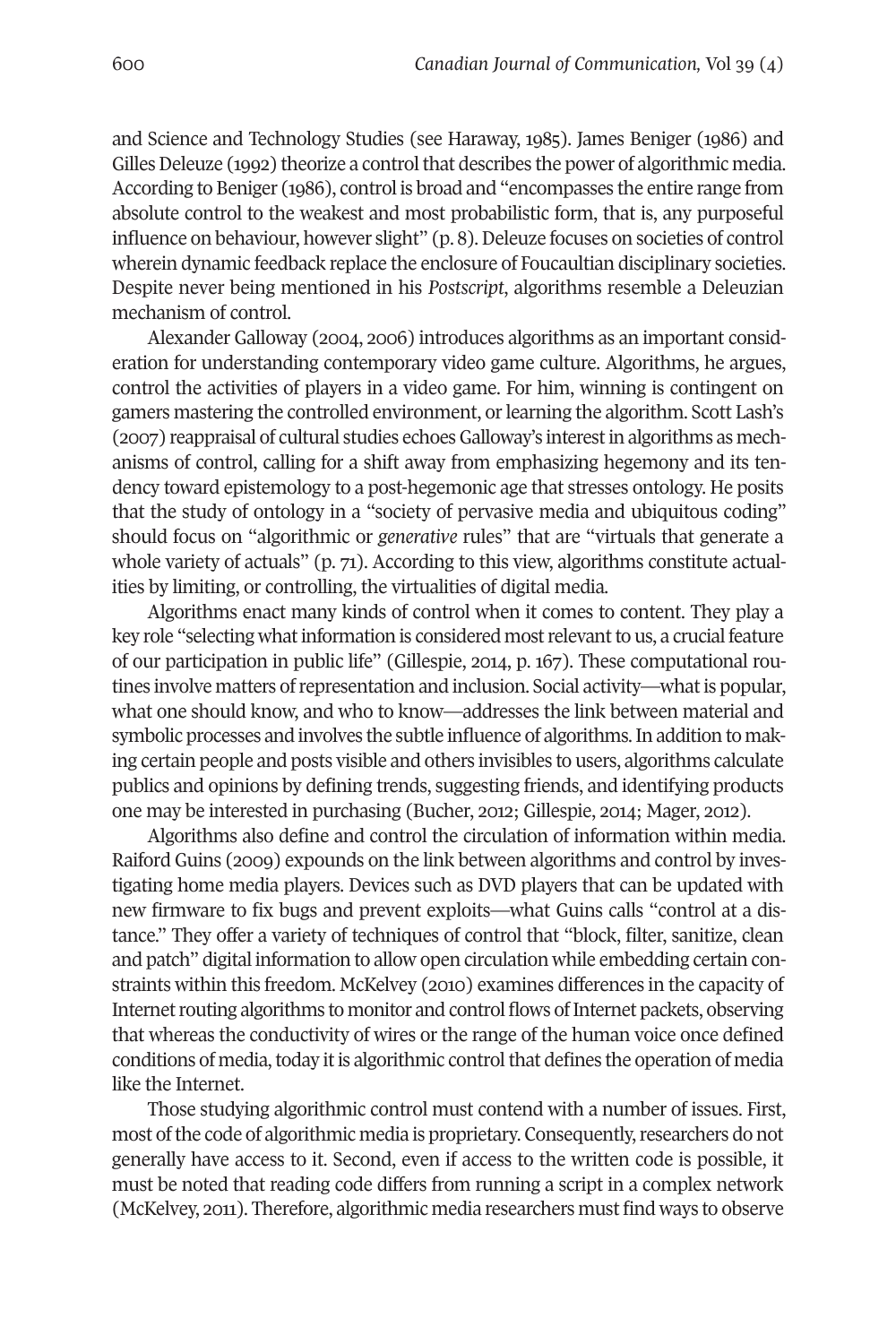their objects of study in operation. within the context of controlling Internet traffic flows, for example, this means examining the algorithms routing packets. Third, given that algorithmic media operates on the basis of myriad algorithms interacting with one another, it is extremely difficult to zero-in on one lone algorithm enacting control. Although it can be useful to describe the function of social media by focusing on their ranking algorithms (e.g., Facebook's edgeRank algorithm, Twitter's Trending algorithm), it is important to situate individual algorithms within larger agglomerations of the other algorithms involved in data-mining, profiling, and ranking on web 2.0 platforms.

In contrast to Gillespie's (2014) concern with how algorithms represent publics, the guiding question for my purpose centres on how publics can represent algorithms and whether algorithms can be made more apparent through the work of publics. Chris Kelty (2008) and Gabriella Coleman (2013) suggest hackers have been vital to communicating the politics of technology. I seek to contribute to these voices, by examining the formation of publics as envisioned by John Dewey (1927, 1990) and elaborated on by some STS scholars. Publics form through becoming self-aware of their common symptoms and issues. Given that the concept of publics has proven instructive for addressing environmental and scientific controversies, it seems plausible that it can also be applied to the study of algorithmic media.

### **In search of a reflexive apparatus for algorithmic media**

The political writings of John dewey (1927) and walter Lippmann (1997) recognize publics as important democratic agents. Dewey defines publics as "all those who are affected by the indirect consequences of*transactions*to such an extentthatitis deemed necessary to have those consequences systematically cared for" (Dewey, 1927, pp. 15– 16, italics added). Indirect consequences demand a response, and people get drawn into participating in a collective understanding. As they become more aware of the consequences,they become more aware oftheiridentity as a public and as a potential solution. Put simply, publics form from "those affected." According to Dewey—and to a lesser extent Lippmann—no definition of a public pre-exists the transaction, but once formed, publics function as a way to knowledge and political resolution. Democracy succeeds in resolving the complexities of life through this process of "affected" persons "systematically caring" for the "indirect consequences of transactions" that first got them involved.

within the STS field, Noortje Marres (2004, 2005, 2010) and Bruno Latour (2004, 2005) have re-introduced the concept of the public as a conceptual and normative frame for addressing both scientific controversies and the production of technical knowledge. Marres (2005), for example, suggests "publics are called into being by issues" (p. 209) and their becoming involves collective learning about the constituent issue. After the moment of invocation, a public can develop into a tangible political force capable of "systematically caring for" the catalyzing issue. Publics have the possibility of becoming aware, becoming engaged.

Michel Callon, Pierre Lascoumes, and yannick Barthe (2009) investigate how forming a public provides an opportunity to transform uncertainty into new knowledge about the world. They suggest publics function as a collective process of "com-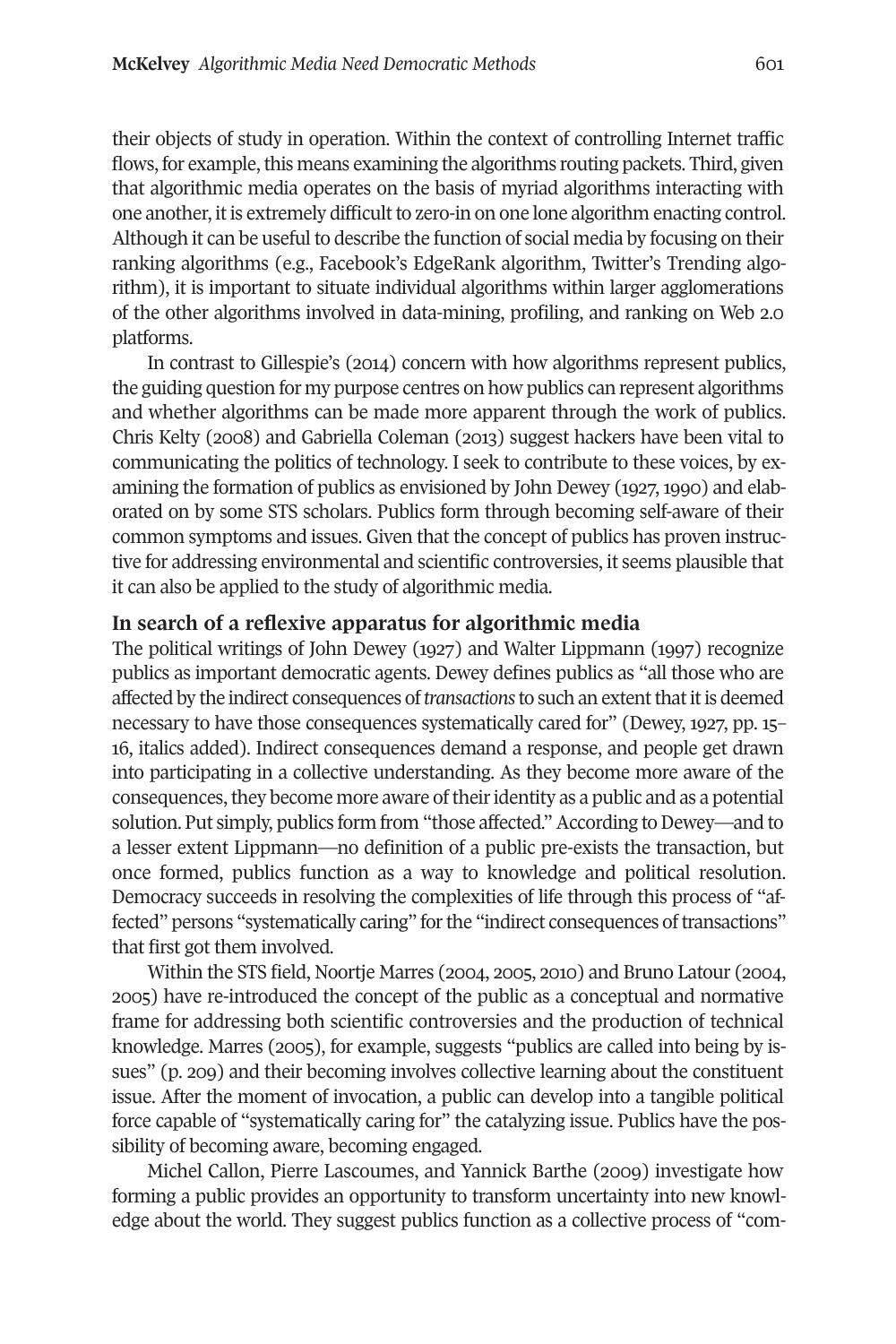posing" a common world*.* For these authors, the term "composing" refers to "the uncertainties of groupings that simultaneously define (or redefine) the significant entities" (p. 132). The "uncertainties of groupings" refers to the lack of a collective sense in the formation of the public. Composing designates a collective that seemingly creates a new grouping, while also casting the identity of its members in flux. Becoming aware, then, is not an orientation to reality, but a *composition* of a common world. According to Callon et al. (2009), moments of scientific controversy constitute "powerful apparatuses for exploring and learning about possible worlds" (p. 28). It seems plausible therefore that with growing awareness of the effects of algorithms, publics will increasingly emerge in response to algorithmic media—a becoming aware of algorithmic media as a public affected by its control.

Michael warner (2002) argues that traditional public theory depends upon "reflexive apparatus" to designate how publics become aware of themselves. If publics begin as "a relation among strangers" (p. 55), then some thing must cause people to think they might be affected by a common issue. This is the reflexive apparatus and it plays a crucial part in forming publics, allowing people to think of themselves as part of a common endeavour. The reflexive apparatus begins the process of self-awareness and reconciliation, allowing for the possibility of "systematically caring for" an issue. Marres (2010), for example, suggests the arrival of a new dishwasher brings with it the political opportunity for its owners to reflect on water usage, and its consequences for the environment.In her view, domestic appliances have the potential for "dramatizing connections between practices 'in here' and changing climates 'out there' " (p. 204). This suggests an approach to climate change advocacy focusing on raising awareness of direct connections between the private space of home and the environmentinstead of attempting to inject environmental awareness into a detached domestic sphere.

while the reflexive apparatus may be obvious as in the case of an environmental disaster or the work of political activism in making the arrival of a dishwasher a moment ofreflection, media also contain subtle causes ofreflection. Anderson (1991) expounds on this notion by linking the publics' reading of newspapers to early nationalism. In his words, "the date at the top of the newspaper, the single most important emblem on it, provides the essential connection—the steady onward clocking of homogeneous empty time" (p. 33). He posits that the date allows individuals to imagine they exist in a common time with others, thus enabling them to relate to issues as nations rather than as individuals or families. Seen in this light, newspapers and television programs have a punctual temporality of circulation that produces a routine capable of fostering a subjectivity, or publicness, among those consuming these products. Looking at a masthead orthe nightly television news broadcastinitiates (and reinforces) the formation of a public, and when this news involves an uncertainty, it launches processes of public knowledge formation.

Most algorithmic media lack as visual a reflexive apparatus as a newspaper masthead. Indeed, the vast majority of algorithmic media lack any similar sort of reflective apparatus, because algorithmic control operates a-semiotically and instantly.Algorithms leave little trace. Screens depict only the outputs of the calculations. Users rarely witness the back end of the Web unless it is revealed by some error, yet this is where significant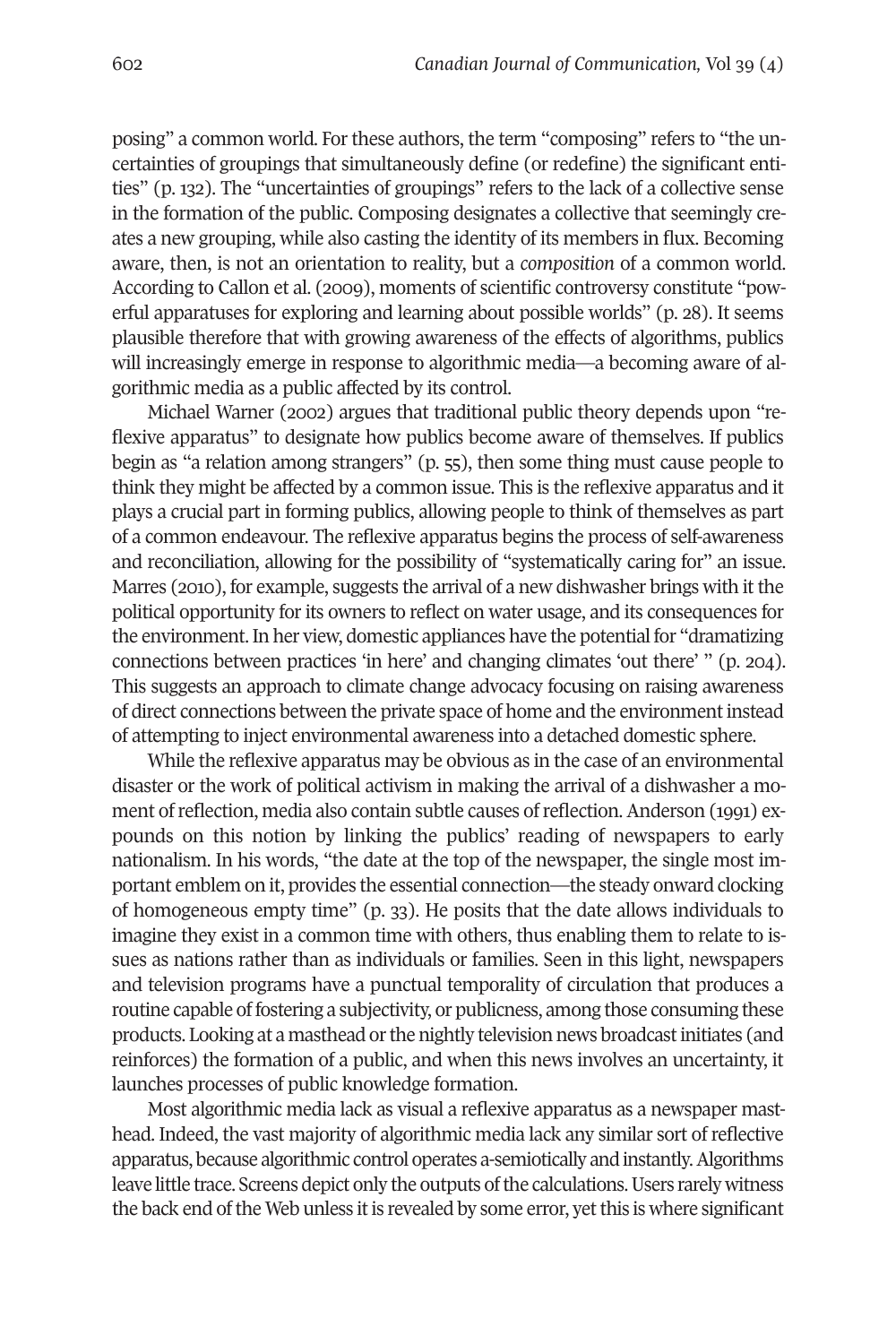power resides (see Hill, 2010). Langlois (2011) distinguishes between what users see as represented onscreen and the *a-semiotic encodings* "that work through the transformation of human input (meaningful content and behaviour) into information that can then be further channelled through other informational processes and transformed, for instance, into a value-added service" (p. 22). Not only do algorithmic media lack traditional forms of representation, the representations do not endure. Algorithms function in the micro-temporalities of computing—a scale imperceptible to humans, with calculations occurring so quickly that users may be affected without ever being informed (Gehl, 2011). Bit by bit, algorithms promote and delay as well as show or hide our communications. Since algorithms do not leave a record, by default moments of refection evaporate even though their implications endure.

The emerging publics of algorithmic media are engaging with "continuous media" as opposed to tradition punctual media. Commenting on this dichotomy, warner (2002) observes that "highly mediated and highly capitalized forms of circulation are increasingly organized as continuous ('24/7 Instant Access') rather than punctual" (p. 69), as exemplified by the newspaper. He continues his reflection, noting:

web discourse has very little of the citational field that would allow us to speak of it as discourse unfolding through time. Once a Web site is up, it can be hard to tell how recently it was posted or revised, or how long it will continue to be posted. Most sites are not archived. For the most part, they are not centrally indexed. The reflexive apparatus of web discourse consists mostly of hypertext links and search engines, and these are not punctual. So although there are exceptions—including the migration of some print serials to electronic format and the successful use of the web by some social movements—the extent to which developments in technology will be assimilable to the temporal framework of public discourse remains unclear. (p. 69)

Continuous temporality distinguishes the reflexive apparatus of web discourse from its print-based counterpart. And, while warner's discussion of the web may seem outmoded given the move to social media and interactive web 2.0 platforms, digitally mediated continuous temporality has only intensified since the publication of his work.

The absence of a reflexive apparatus for algorithmic media means that its publics do not neatly correspond with *reading publics* or those invoked by static objects like dishwashers. Publics of algorithmic media resemble what Gilles Deleuze (1992) describes as "dividuality." In his words, "we no longer find ourselves dealing with the mass/individual pair. Individuals have become 'dividuals,' and masses, samples, data, markets, or 'banks' " (p. 5). An online media user may have some of their traffic throttled while the traffic of other actors is accelerated. Although such experiences appear unique or individual, they are the product of targeting and redlining (see Sandvig, 2007). dividuality increases differences and fragmentation as it dissects users into a variety of profiles and data types. The body public, in other words, is constantly being dissected and re-assembled. Deseriis (2011) expresses this condition well.

[B]y breaking down the continuity of the social bios into dividual sessions and transactions, the engineer of control produces what Franco Berardi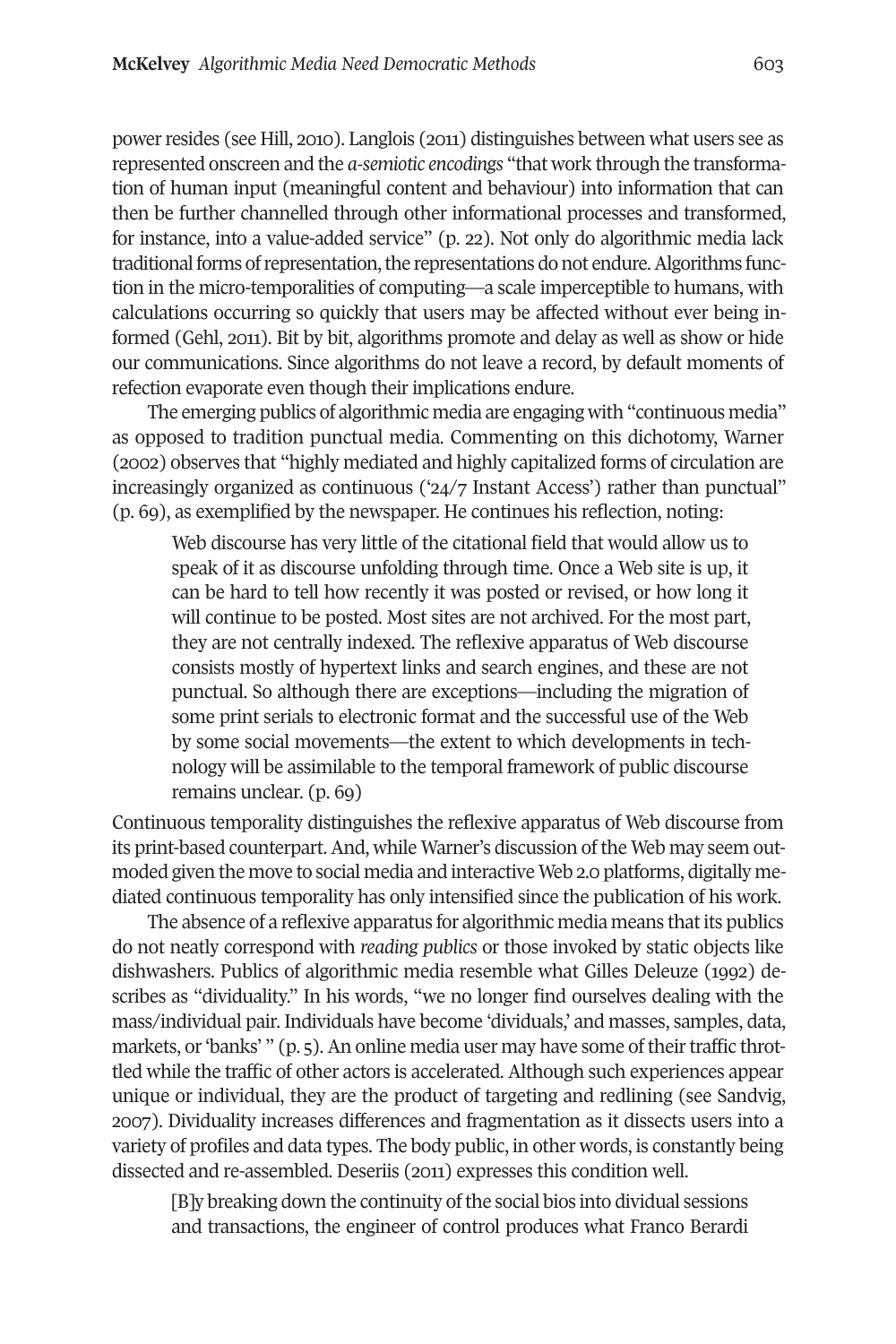(2009) calls a "cellularized" info-time, an abstract time that is no longer attached to the body of any specific individual but generated by the automated recombination of dividual fragments of time in the network. (p. 392)

He suggests the "social bios" become "dividual sessions and transactions." People remain dividualized. Algorithmic media seemingly destabilizes the traditional subjectivity of media and publics. This suggests that publics simply cannot form because the moment of being collectively affected never presents itself amid myriad dividual sessions. However, publics can be compatible with algorithmic media, but this requires accounting for the unique temporality of these technologies and the particular reflexive apparatus that may emerge.

# **Democratic methods: Mediators as a reflexive apparatus**

Both Lippmann (1997) and dewey (1927,1990) pondered ways of bringing intangible issues to the public's attention. Their contrasting modes of democratic public inquiry offer a useful basis forinvestigating the formation of a reflexive apparatus for algorithmic media. According to Lippmann, a realistic vision of democracy requires a government or press that functions as a [g](#page-13-2)roup of insiders to watch the world and present an observable reality to its citizenry. <sup>3</sup> In his view, knowledge results from an already constituted reality that is observed, or spectatorship. Citizens observed and composed opinions based on their observations. Since a citizen cannot *see* the complex global politics, they cannot form an appropriate pseudo-environment (i.e., mental image that mediates people's interactions with their political environments) necessary for informed decision-making. "The analyst of public opinion must begin then," Lippmann (1997) writes, "by recognizing the relationship between the scene of action, the human picture of the scene, and the human response to that picture working itself out upon that scene of action"  $(p, n)$ . As such, the public's role is secondary to the work of expert institutions because people simply do not have the time or the requisite attention span to understand and process events of the day. A principal shortcoming of democratic theory, as he saw it, is that it all too frequently depends on a mythic omnipotent citizen capable of processing volumes of information daily.

The purpose of what Lippmann (1997) labels intelligence work "is not to burden every citizen with expert opinions on all questions, butto push that burden away from him towards a responsible administrator" (p. 251). Intelligence work consolidates the instruments of knowledge collection, assigning it to a scientific administration. Aspects of this are visible in the CRTC approach to algorithmic media, which too often relies on intelligence work. The learning process begins at the CRTC. Industry representatives, public interest advocates, lawyers, and policy experts convene in Gatineau, Québec, where expert opinions and industry insiders portray the operations of algorithmic media as facts to be judged (cf. Shepherd, Taylor, & Middleton, 2014). Two noteworthy hearings related to algorithmic media were Telecom Regulatory Policy CRTC 2009-657, which investigated Internet traffic management practices (ITMPs), and Telecom Regulatory Policy CRTC 2011-703, which focused on usage-based billing. Both hearings investigated the issues by soliciting presentations from various invested parties before leaving the CRTC commissioners to make a decision. The process assumed that the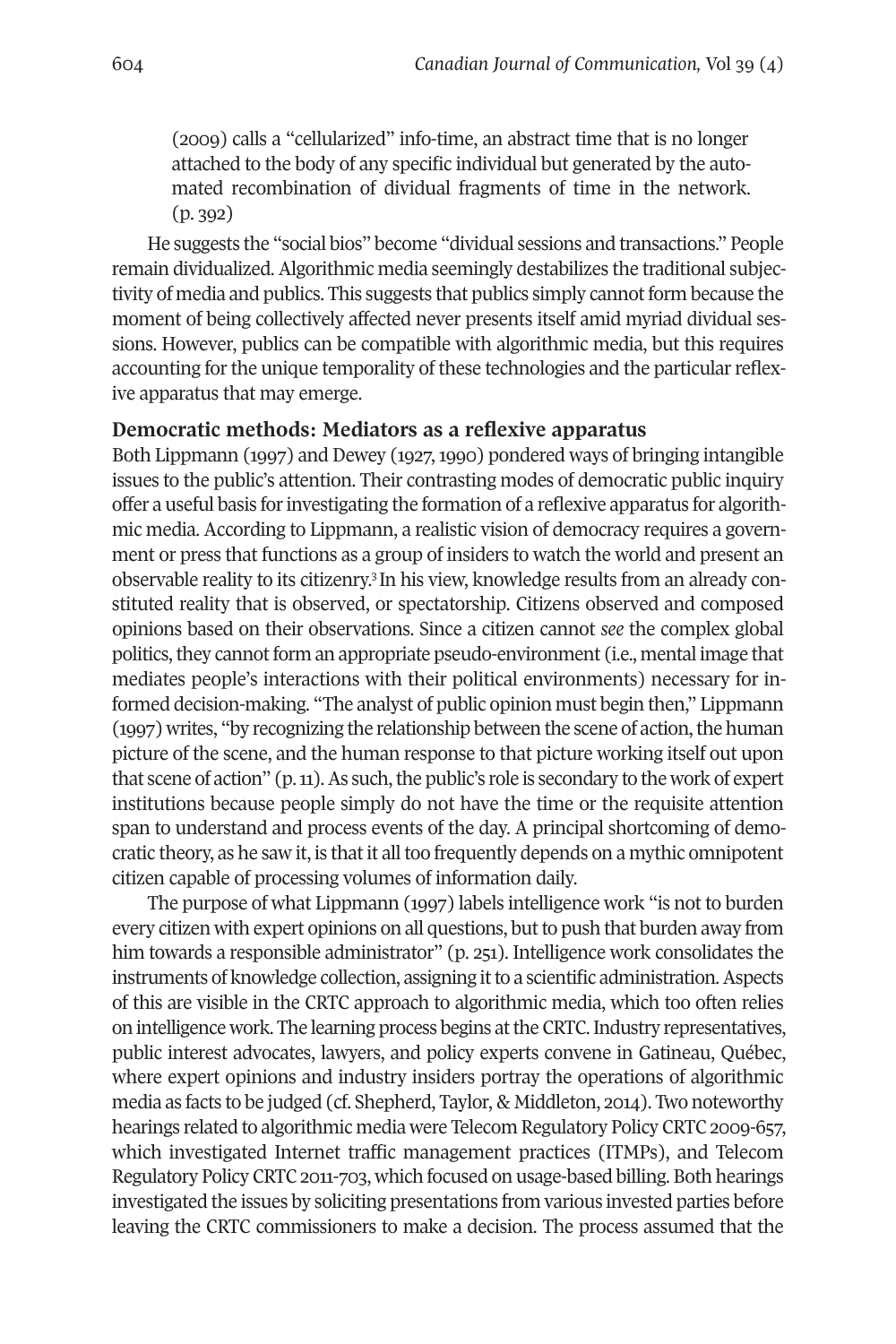presentation of expert observations about the Internet in Canada is sufficient for understanding the state of the Internet in the country. These instruments favour the tendencies of experts and CRTC directors who have been trained to use the Commission's legal framework for the investigation of technical matters. Citizens were included, but sidelined to largely being spectators to the "real" work of experts. The work of the Canadian public, then, involves making decisions on the basis of the *facts* presented to them by the experts.

A notable shortcoming with expert-based approaches in this context is a failure to recognize the diverse influences of algorithmic media on everyday life, or to acknowledge that the institutional attention algorithms have garnered is due in large part to public research. Since 2007, at least, Internet service providers (ISPs) have been using traffic management algorithms to shape information flows throughout their networks. This practice was first identified in the United States by the electronic Frontier Foundation (EFF) [and](#page-13-3) the Associated Press (AP), who monitored BitTorrent traffic on Comcast's network. <sup>4</sup> Their deep Packet Injection Study revealed that Comcast was injecting "reset" packets into BitTorrent traffic to disrupt BitTorrent communication by causing a computer at on one end of the network to think the machine on the other end of the network had hung up. This practice allowed Comcast to reduce BitTorrent traffic flowing through its network. The eFF/AP study provided some of the first publicly available tangible evidence about U.S.-based ISP traffic management practices, prompting theU.S. Federal Communication Commission to investigate these activities (Kravets, 2008).

The study suggests that algorithmic media operate according to certain general logics that can be discovered through collaborative research. Packet by packet, flow by flow,they identify patterns, build models, and in accordance with network policies use these findings to manage communications dynamically. It is this process that produces dividuality. The distinguishing feature in a networked environment is that the commonalities of dividuality and control reside on private servers and, as such, remain opaque and inaccessible to the public. Linkages between dividuals simply cannot be read and understood. The challenge for publicly minded researchers is to develop methods that can function as a reflexive apparatus for algorithms.

on the heels of the eFF/AP study, the Vuze BitTorrent application launched its Bad ISP project, in 2007–2008, which sought to investigate ISP traffic management practices globally. For the study, Vuze developers created a plug-in to monitor network interruptions caused by false reset packets. Activating the plug-in enabled Vuze platform users to directly transmit the results back to Vuze for analysis. Eight thousands users logging 100,000 hours of traffic usage data responded. with this data Vuze created a global list of Internet service providers who throttled BitTorrent traffic (ISP Network Monitor, 2013).

Prior to the publication of the findings, many of the ISPs listed had not publicized their traffic shaping activities. At the time, Bell Canada and Rogers Cable Communications Inc. were subject to growing criticism for suspected traffic shaping activities in Canada. However, the study identified Cogeco Corp as the second-worst offender globally for Internet reset connection rates. The revelation spread through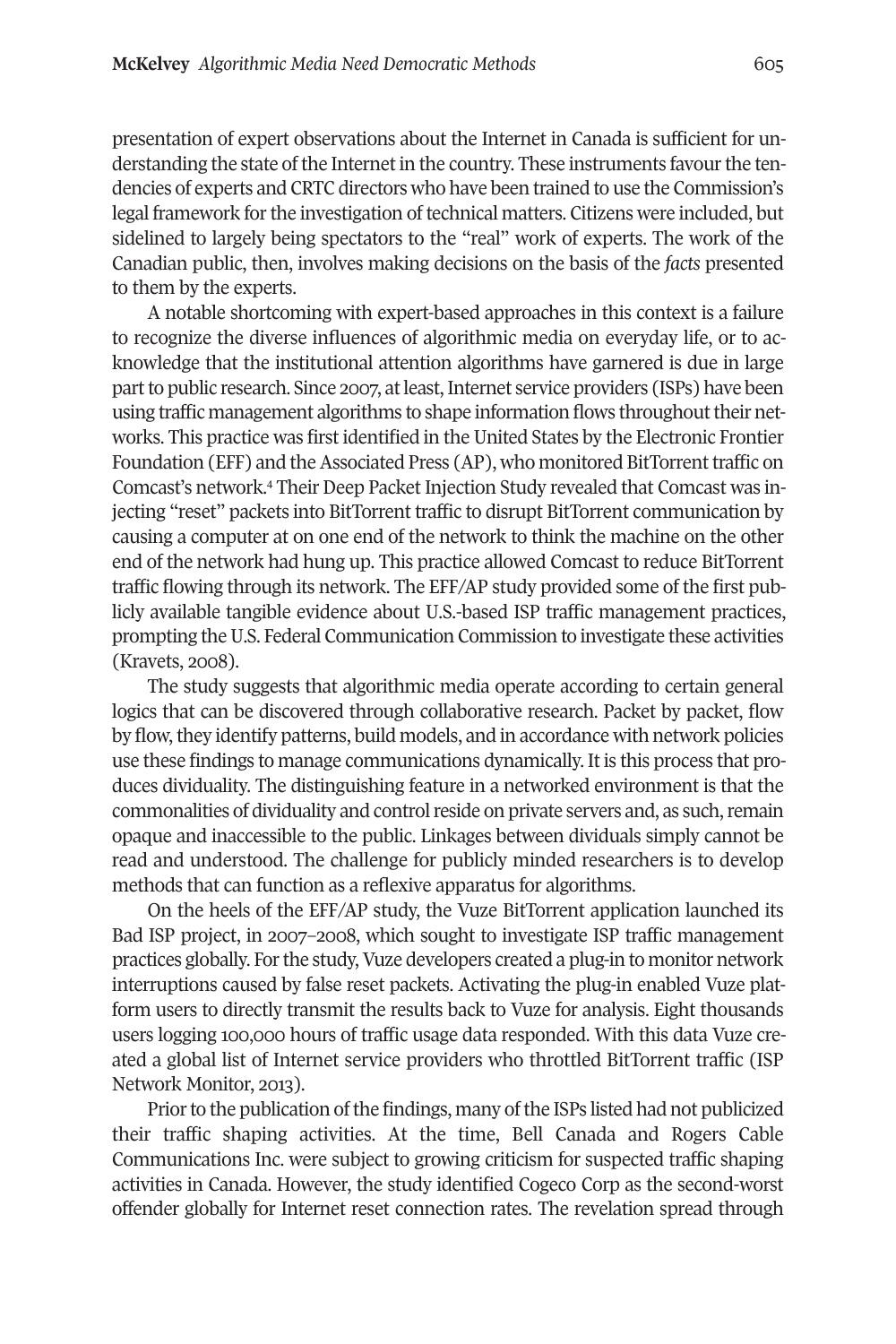the news, provoking public concern and fuelling CRTC's hearings on Internet traffic management practices (Nowak, 2008).

Since then publics have continued learning about traffic shaping. In 2011, for instance, the Canadian Gamers Organization (CGO) noticed traffic shaping was affecting the world of warcraft play of Rogers Internet customers. After some searching they found that Rogers relied on Cisco routers that were running "buggy" software. Cisco admitted that a bug misclassified world of warcraft traffic as peer-to-peer in some cases and released a patch to address the issue. However, as the CGO discovered, Rogers had not applied the patch (Bode, 2011; Lasar, 2011; Canadian Gamers Organization, 2011). Their explorations traced a linkage—a sense ofthe common—between different gamers in spite of never knowing exactly how Rogers configured its network.

These projects stand in contrast to Lippmann's (1997) expert-centred notion of administration, exemplifying an experimental approach that Dewey would likely favour for algorithmic media. According to Dewey, Lippmann subscribed to a *spectator theory of knowledge* that conflates the ways to knowledge with perception. Spectatorship imposes an unnecessary distinction between reality and the knowledge of reality. If knowledge is only seen through what Lippmann calls *pictures in people's heads,* it follows that the limits to attention prevent the democratic citizen from full participation. Dewey (1927) contends that publics are an "immense intelligence"  $(p, 219)$ . For him, the public is a participant, not a spectator. He writes, "[I]f we see that knowing is not the act of an outside spectator but of a participator inside the natural and social scene, then the true object of knowledge resides in the consequences of directed action" (Dewey quoted in Ezrahi, 1999, p. 318). Put simply, one cannot see without also being an active part of the world. Commenting on Dewey, Yaron Ezrahi (1999) adds, "seeing is always an aspect of acting and interacting, of coping with problems and trying to adapt and improve, rather than just contemplate, mirror, or record" (p. 322). we see in this passage an inversion wherein the public no longer simply receives information, but rather produces it. Knowledge results from experience and process, not just witnessing and spectacle.

Dewey's (1927, 1990) political writings argue for the necessity of an experimental way to acquire knowledge and the importance of creating conditions for literacy to foster democratic methods of knowledge collection.If publics are a way to knowledge, the key challenge is how to actualize experiential learning in democratic society. Methods, in other words, are reflexive apparatuses. The immense intelligence needs democratic methods to support its learning. "Democratic ends," as Dewey (1990) recognizes in the title of a message sentto the first meeting ofthe Committee for Cultural Freedom in 1939, "need democratic methods for their realization." He continues:

[A]n American democracy can serve the world only as it demonstrates in the conduct of its own life the efficacy of plural, partial, and experimental methods in securing and maintaining an ever-increasing release of the powers of human nature, in service of a freedom which is cooperative and a cooperation which is voluntary. (p. 386)

The use of experimental method remains important given that Dewey never presupposed to direct the public and its quest for self-awareness. Publics, he maintained,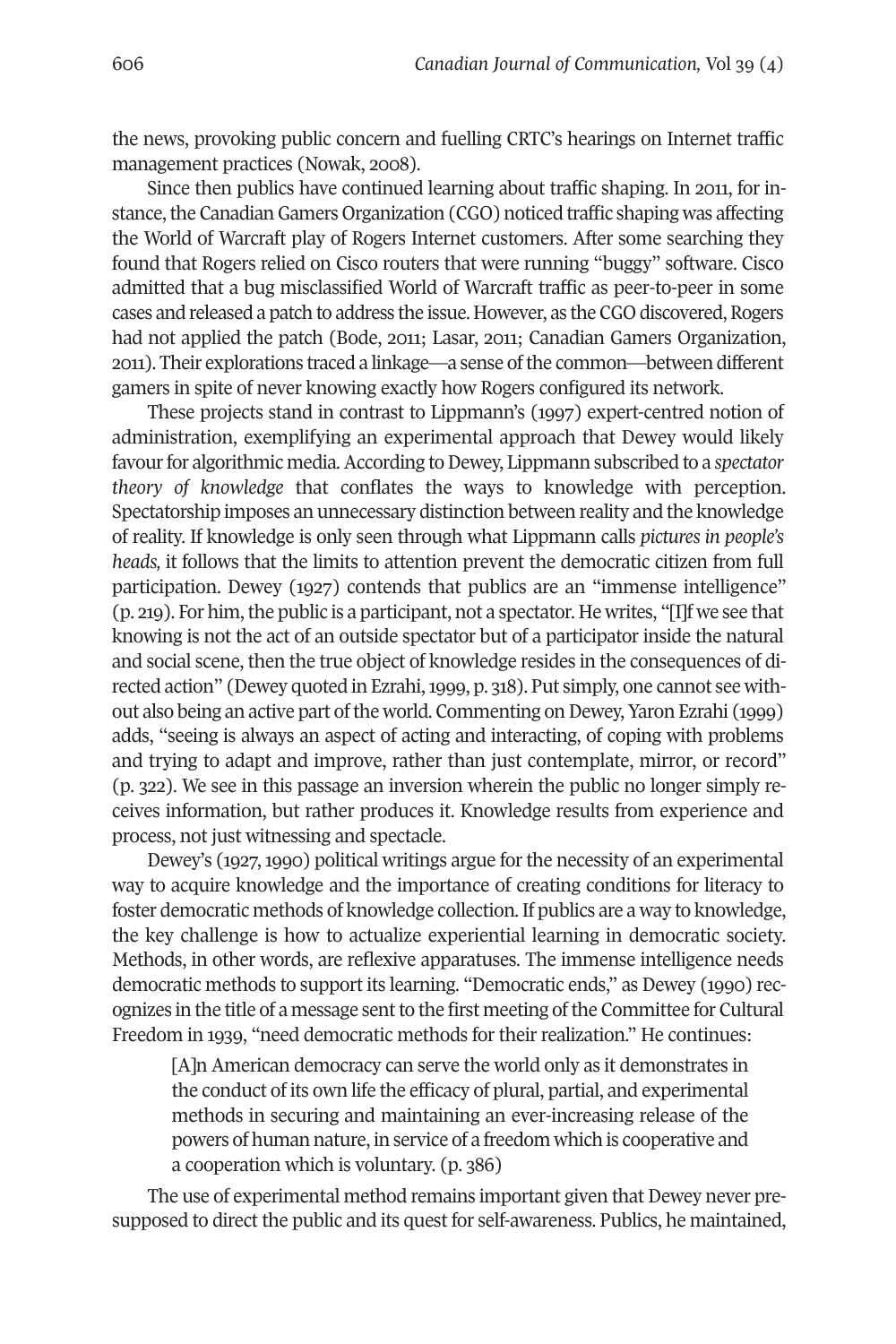follow their own path. This suggests that publics can form as a response to algorithmic media through their gradual awareness of the effects of algorithms—a becoming aware of algorithmic media as a public affected by its control. The investigation of algorithmic media therefore requires plural, partial, and experimental methods—democratic methods—to assist the public in their self-reflection and learning.

Projects such as those mentioned above closely resemble, and function to support, Dewey-esque democratic inquiry with algorithmic media. They show that despite the absence of a mass reflexive apparatus, publics can create tools that make the effects of algorithmic media more tangible. These democratic methods resemble the mediators or processes that Deleuze (1995) claimed should inform the activities of the French Left when he wrote:

[i]t's about not so much a matter of winning arguments as of being open about things. Being open is setting out the 'facts,' not only of a situation but of a problem. *Making visible* things that would otherwise remain hidden. (p. 127, italics added)

It is important to note his use of the term "making visible" here. In the original French text Deleuze uses the word *render*, which means to render, to make or to return, as opposed to finding or revealing (cf. Latham, 2010).

Understood from a dewey-based perspective, democracy as public discussion is itself a mediator:

The method of democracy—inasfar as it is that of organized intelligence is to bring these conflicts out into the open where their special claims can be discussed and judged in the light of more inclusive interests than are represented by either of them separately. (Dewey, 1998, p. 331)

Seen in this light, the EFF/AP and Vuze studies are also mediators. They compose the instant activity of algorithms into common memories, thereby revealing operational logics. These memories, in turn, function like a reflexive apparatus. Publics become aware of their common issues through the records created by these mediators.

Mediators also offer a way to continually produce knowledge for algorithmic media defined by variation and change. Facts in this context are not fixed, but subject to reconsideration. Bruno Latour's (2005) provocative example of Colin Powell speaking before the United Nations with *proof* that Iraq had weapons of mass destruction is a useful analogy. Latour (2004) focused on this fact-cum-lie in seeking to develop a theoretical means for democracies to properly represent*things;*to create a parliament of things. Underlying his effort was an acknowledgment that the proof needed to be reconsidered. One cannot be concerned only with the rhetorical representation of the truth, because the process by which a society comes to regard a fact as truthful is equally important.

Faced with the need to find new facts, journalists—the ideal intelligence workers—have begun to both recognize the need for public research that addresses algorithms, and to design these mediators. In his report on algorithmic accountability, Nicholas Diakopoulos (2013, 2014) documents a number of such journalism-based initiatives. ProPublica, for example, launched the Message Machine during the 2012 U.S.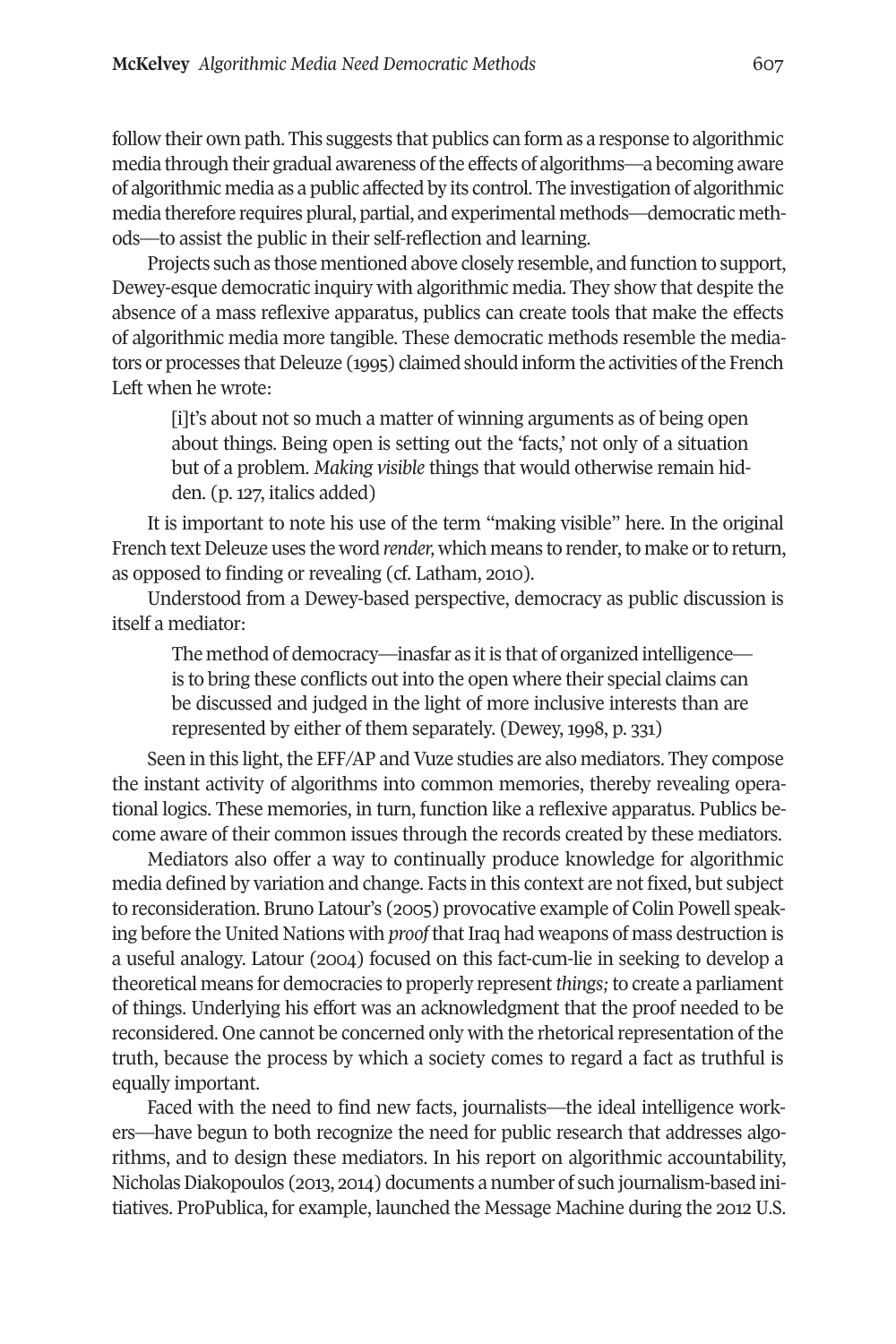presidential election to research email messaging from the Romney and obama campaigns. They asked the public to send in messages they had received and subsequently developed a tool to compare these messages. Not only could the public contribute emails, butthey could also use the Message Machine's data visualization to understand the differences in messages (for more details, see Beckett & Larson, 2012). By enlisting the public directly in the research, this type of project, along with the others diakopoulos documents, differs from traditional journalist practice. Publics are integral to the project, not spectators.

while such projects, and other similar undertakings, are often referred to as crowdsourcing, I maintain that this is a kind of experimental public research adhering to the notion that those affected are the best people to carry out research. In dewey's (1927) words, "the man who wears the shoes knows best that it pinches and where it pinches, even if the shoemaker is the best judge of how the trouble is to be remedied"  $(p, 207)$ . When applied to algorithmic media, this suggests that those affected by traffic shaping or copyright filtering know best the implications of these activities on lived experience. It is the affected public that can best explain the consequences of algorithms and why they matter. So although finding resolutions to less desirable aspects of algorithmic media might be another step, people have an important role to play in making algorithms matter. While this process might be imperfect, it remains the most viable for algorithmic media.

#### **Conclusions**

The projects outlined above exemplify some of the ways in which mediators and publics form in tandem around algorithmic media. In the case of traffic management practices, home users only experienced the effects of their peer-to-peer traffic being delayed. without any actual evidence, people had only dividualized feelings of being affected—a sense of uncertainty about their Internet connection. Researchers, journalists, and hackers have a role to play in developing mediators to record and remember algorithmic media and thereby expanding the learning public. Computational cycles are inaccessible without mediators, but once recorded theses logs constitute a public memory. The pooled results contribute to a broader understanding of the network traffic management policies of ISPs domestically and internationally and of the content ranking activities of social media platforms. This memory enables the studying and interpretation of network traffic management patterns. In short, the presence of evidence combined with a mechanism to participate enable publics to observe algorithms as an issue of common concern and to work toward finding a resolution. Mediators—as in the Internet test discussed here—instantiate the publics of algorithmic media.

That said, we must be cognizant that the technologically mediated democratic methods outlined above risk treating publics as simply parts of a defined technical system (Wolin, 2004, pp. 518–523). Hence, there is a need for caution lest these methods inspire faith in finding technical solutions to political problems. Drawing on Lippmann's catchphrase, wolin (2004) argues that the scientific methods exposed by Dewey have been mostly embraced by a class of political administrators: those who rely on the science of opinion polls and other instruments to ensure the effective man-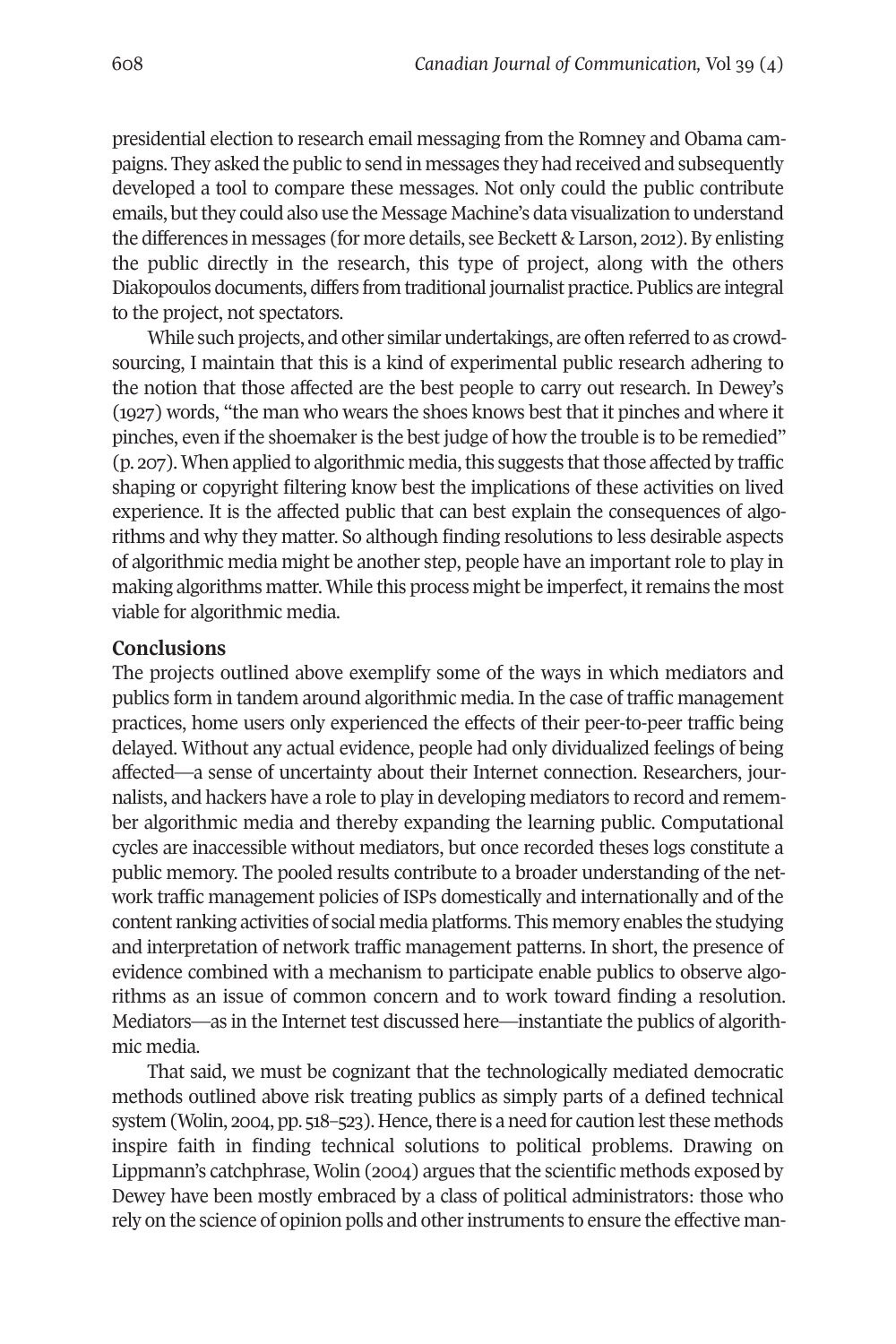ufacturing of consent. Although human intuition offers a markedly different form of computation, many public research projects already consider humans as interchangeable with computers.

For example, a recent and widely known project examining and calculating protein folding switched from digital computing to human computing because "even a small protein can have several hundred amino acids, so computers have to plod through thousands of degrees of freedom to arrive at an optimum energy state. But humans, blessed with a highly evolved talent for spatial manipulation, can often see the solution intuitively" (Hand, 2010, p. 685). Research must continue to acknowledge the balance between the process of learning and the function of technical mediators. Democratic methods cannot be only technical. They must balance political and social concerns, and the participants need to be people actually experiencing algorithmic media, not just "research subjects." Dewey (1927) said as much in averring that "the apparatus [of social science] will no longer be taken to be itself knowledge, but will be seen to be intellectual means of making discoveries of phenomena having social import and understanding their meaning" (p. 203). This approach may be more complicated and messy, but mediating the problems of algorithmic media requires that we embrace democratic methods and Internet measurement as a public capable of mediating and responding to its challenges.

In this article, I have argued that the study of algorithms requires embracing new methods and forms of research participation. Democratic inquiry as envisaged by John Dewey offers a way forward in understanding and responding to the challenges of the algorithmic media environment. Publics respond to algorithmic media by creating reflexive apparatuses. Part of this formation process includes the development of mediators like eFF/AP, Vuze, ProPublica, and many others. These mediators translate the continuous operations of algorithmic media into records for reflection and deliberation.

Publics form around issues, these issues catalyze the development of tools, and, in turn, these tools augment the formation of the public. The truth is messy, and it is not an answer resolved by moving away from the public, as Lippmann (1997) suggested. without public research of the sort described above, the traffic management practices of ISPs might have eluded the watchful eye of institutions like the Federal Communications Commission in the United States and the CRTC in Canada (Kravets, 2008; Nowak, 2008). The projects discussed here all succeeded in enlisting publics and, importantly, in developing an adaptive response to the invisibility of algorithms by overcoming their a-semiotic and instant nature. They flourished because they combined democratic inquiry with an awareness of the qualities of algorithmic media. In doing so, they demonstrate the viability of Dewey's (1927, 1990) public theory as a basis for further research investigating both algorithms and algorithmic media.

#### **Acknowledgments**

Thanks to Martin French and the three anonymous reviewers for their helpful comments and insights. Thanks to the editors fortheir comments and revisions, especially Daniel Paré whose tremendous support brought this manuscript to publication.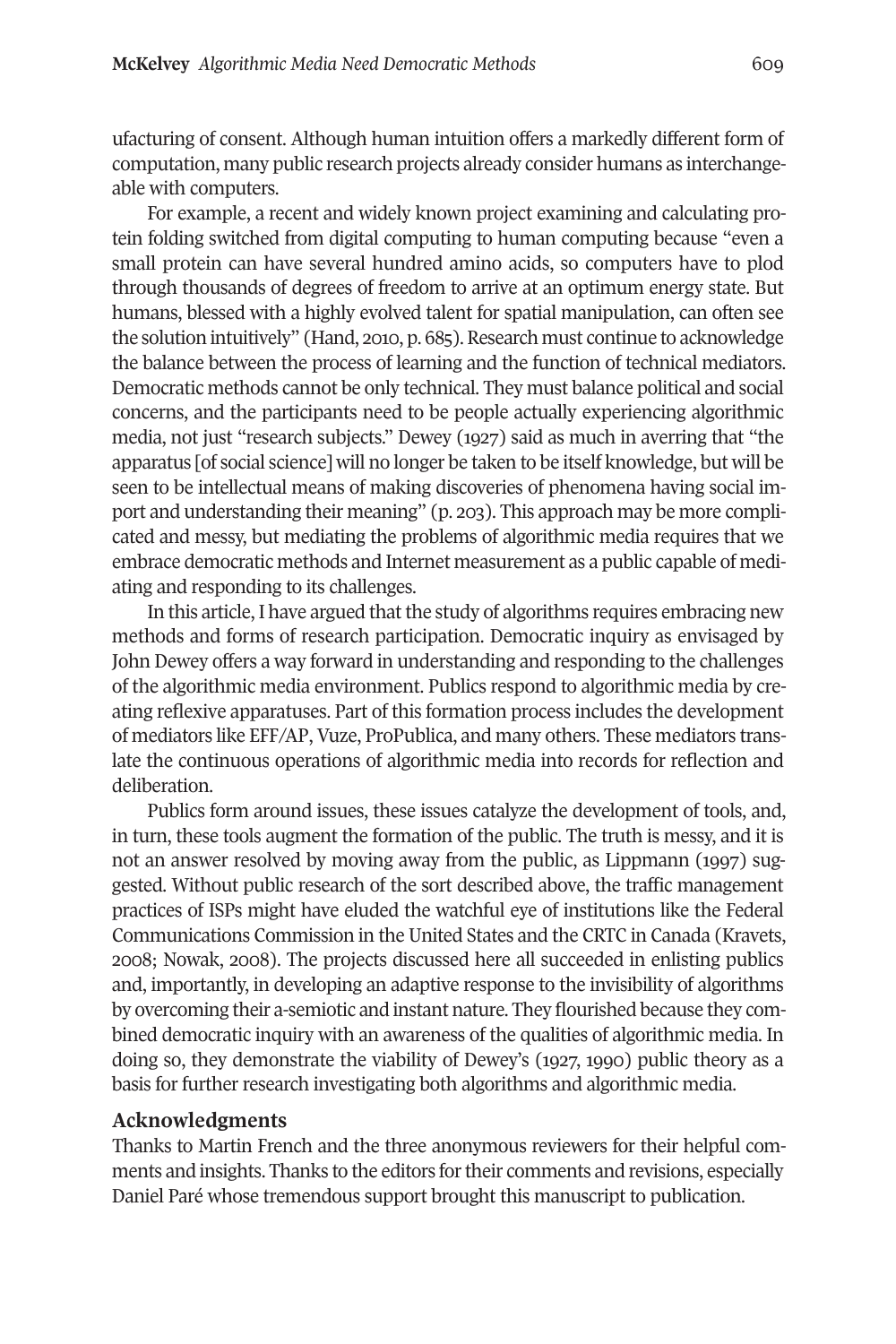### <span id="page-13-1"></span>**Notes**

1. A similar claim has been made by software studies (see Fuller, 2008), but software is much more front and centre than the hidden, infrastructural work of algorithms.Algorithms function as the background ofthe material, symbolic, cultural, or communicative processes of new media and information technologies. Despite its association with and indebtedness to software studies, the study of algorithmic media focuses on specific facets of software.

<span id="page-13-0"></span>2. It may be easier to hear the work of algorithms than to see the code. In computer science, for example, sorting algorithms are explained through the use of sounds—a process of audibilization—so students can hear algorithms work as they sort through a sonic range (Bingmann, 2013; Miyazaki, 2012).

<span id="page-13-3"></span><span id="page-13-2"></span>3. I do not mean to accuse walter Lippmann of being anti-democratic. See Schudson (2008) for a more detailed discussion of the history of the debate between dewey and Lippmann.

4. The eFF discovered the traffic shaping using *WireShark,* a free software packet inspection tool (see Sanders, 2007). For a history of the issue, see the footnotes of the report released by the Electronic Frontier (eckersley, von Lohmann, & Schoen, 2007).

## **Hearings**

Canadian Government. (2009, october 21). *Telecom regulatory policy CRTC 2009-657*. ottawa, oN: CRTC.

Canadian Government. (2011, November 15). *Telecom regulatory policy CRTC 2011-703*. ottawa, oN: CRTC.

#### **References**

- Ananny, Mike. (2011, April 14). The curious connection between apps for gay men and xex offenders. *The Atlantic.* URL: [http://www.theatlantic.com/technology/archive/2011/04/the-curious](http://www.theatlantic.com/technology/archive/2011/04/the-curious-connection-between-apps-for-gay-men-and-sex-offenders/237340)[connection-between-apps-for-gay-men-and-sex-offenders/237340/](http://www.theatlantic.com/technology/archive/2011/04/the-curious-connection-between-apps-for-gay-men-and-sex-offenders/237340) [March 11, 2013].
- Anderson, Benedict. (1991). *Imagined communities: Reflections on the origin and spread of nationalism.* New york, Ny: Verso.
- Beckett, Lois, & Larson, Jeff. (2012, March 6). *Reverse-engineering Obama's message machine.* ProPublica. URL: [http://www.propublica.org/article/reverse-engineering-obamas-message](http://www.propublica.org/article/reverse-engineering-obamas-message-machine)[machine](http://www.propublica.org/article/reverse-engineering-obamas-message-machine) [April 4, 2014].
- Beniger, James R. (1986). *The controlrevolution: Technological and economic origins of the information society*. Cambridge, MA: Harvard University Press.
- Bingmann, Timo. (2013, November 26). The sound of sorting—"Audibilization" and visualization of sorting algorithms. Panthema.net. URL: [http://panthema.net/2013/sound-of-sorting/](http://panthema.net/2013/sound-of-sorting) [March 22, 2014].
- Boczkowski, Pablo, & Lievrouw, Leah A. (2008). Bridging STS and Communication Studies: Scholarship on media and information technologies. In e. J. Hackett, o. Amsterdamska, M. e. Lynch, J. wajcman, & w. e. Bijker (eds.), *The handbook ofscience and technology studies* (3rd ed., pp. 951–977). Cambridge, MA: MIT Press.
- Bode, Karl. (2011, September 16). *CRTC to Rogers: Fix your broken throttling system—Regulator gives Rogers until September 27.* ISP Information, *DSLReports.com.* URL: [http://www.dslreports](http://www.dslreports.com/shownews/CRTC-to-Rogers-Fix-Your-Broken-Throttling-System-116160) [.com/shownews/CRTC-to-Rogers-Fix-your-Broken-Throttling-System-116160](http://www.dslreports.com/shownews/CRTC-to-Rogers-Fix-Your-Broken-Throttling-System-116160) [September 23, 2011].
- Bucher, Tania. (2012). want to be on the top? Algorithmic power and the threat of invisibility on Facebook. *New Media & Society, 14(*7), 1164–1180.
- Callon, Michel, Lascoumes, Pierre, & Barthe, yannick. (2009). *Acting in an uncertain world: An essay on technical democracy.* Cambridge, MA: MIT Press.
- Canadian Gamers organization. (2011). *Rogers—WoW throttling history* [yuku comments page]. URL: [http://cdngameorg.yuku.com/topic/15/Rogers-wow-throttling-historydocument1](http://cdngameorg.yuku.com/topic/15/Rogers-WoW-throttling-historyDocument1 ) [October 16, 2014].
- Ceruzzi, Paul e. (1998). *A history of modern computing*. Cambridge, MA: MIT Press.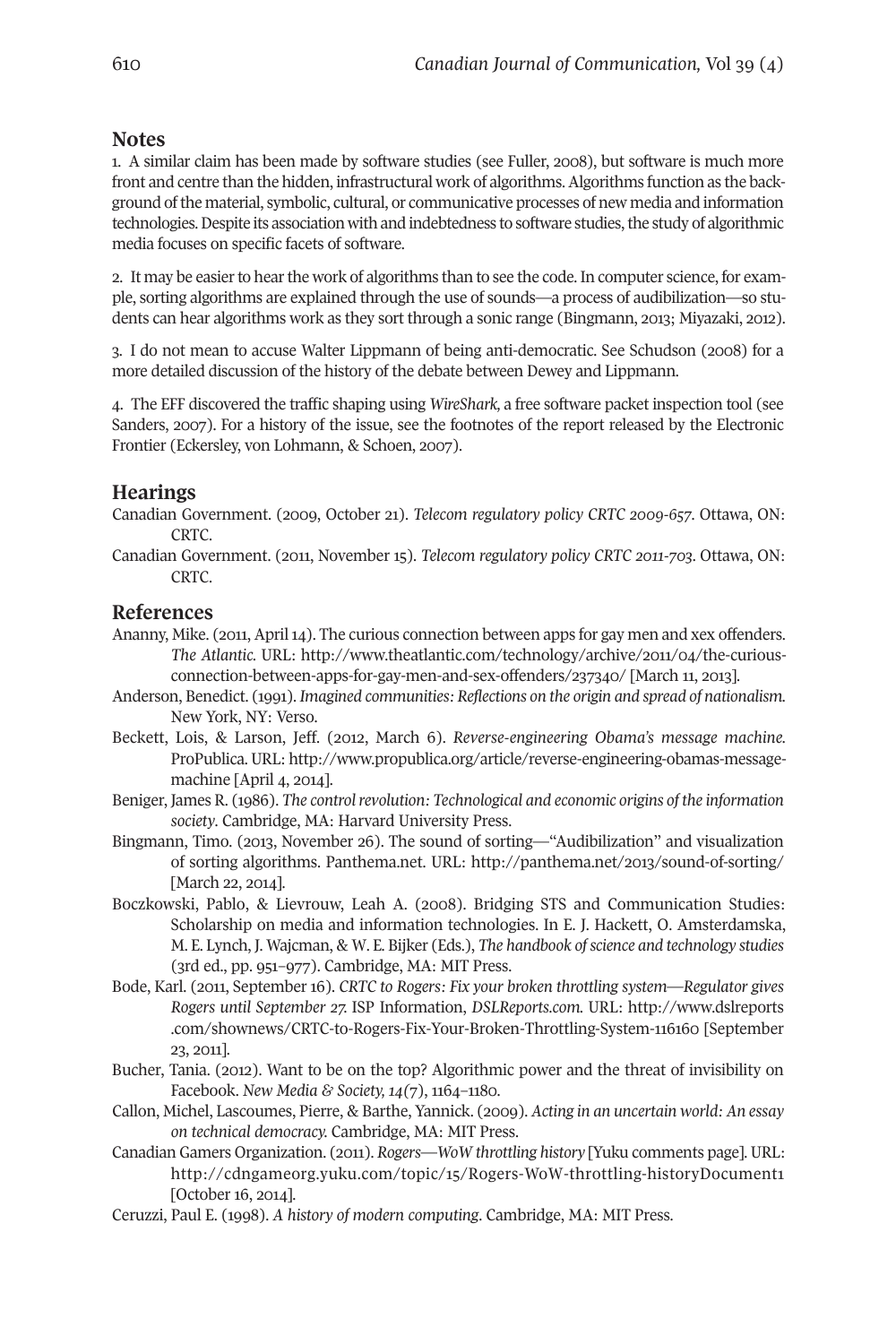- Coleman, Gabriella. (2013). *Coding freedom: The ethics and aesthetics of hacking.* Princeton, NJ: Princeton University Press.
- Dayal, Geeta. (2012, September 9). The algorithmic copyright cops: Streaming video's robotic overlords. Threat level, *Wired.com.* URL: [http://www.wired.com/threatlevel/2012/09/stream](http://www.wired.com/threatlevel/2012/09/streaming-videos-robotic-overlords-algorithmic-copyright-cops)[ing-videos-robotic-overlords-algorithmic-copyright-cops/](http://www.wired.com/threatlevel/2012/09/streaming-videos-robotic-overlords-algorithmic-copyright-cops) [March 15, 2013].
- deleuze, Gilles. (1992). Postscript on the societies of control. *October, 59*(1), 3–7.
- deleuze, Gilles. (1995). Mediators. In *Negotiations,1972–1990* (M. Joughin, Trans.) (pp.121–134). New York, NY: Columbia University Press.
- deseriis, Marco. (2011). The general, the watchman, and the engineer of control. *Journal of Communication Inquiry, 35*(4), 387–394.
- Dewey, John. (1927). The public and its problems. Denver, CO: Swallow Press/Ohio University Press.
- Dewey, John. (1990). Democratic ends need democratic methods for their realization. In J.A. Boydston & R.w. Sleeper (eds.), *The later works of John Dewey, 1925–1953: Vol. 14. 1939–1941* (pp. 367–368). Carbondale, IL: Southern Illinois University Press.
- dewey, John. (1998). *The essential Dewey: Vol. 1. Pragmatism, education, democracy* (L.A. Hickman & T.M. Alexander, eds.). Bloomington, IN: Indiana University Press.
- diakopoulos, Nicholas. (2013). *Algorithmic accountability reporting: On the investigation of black boxes.* Tow Center for Digital Journalism. New York, NY: Tow Center for Digital Journalism. URL: [http://towcenter.org/algorithmic-accountability-2/](http://towcenter.org/algorithmic-accountability-2) [October 16, 2014].
- diakopoulos, Nicholas. (2014). *AlgoBeat: The compendium of publicly significant algorithms*. Knight News Challenge. URL: [https://www.newschallenge.org/challenge/2014/feedback-review](https://www.newschallenge.org/challenge/2014/feedback-review/algobeat-the-compendium-of-publicly-significant-algorithms) [/algobeat-the-compendium-of-publicly-significant-algorithms/](https://www.newschallenge.org/challenge/2014/feedback-review/algobeat-the-compendium-of-publicly-significant-algorithms) [october 16, 2014].
- eckersley, Peter, von Lohmann, Fred, & Schoen, Seth. (2007, November 28). *Packet forgery by ESPs: A report on the Comcast affair.* electronic Frontier Foundation (eFF). URL: [https://www](https://www.eff.org/wp/packet-forgery-isps-report-comcast-affair) [.eff.org/wp/packet-forgery-isps-report-comcast-affair](https://www.eff.org/wp/packet-forgery-isps-report-comcast-affair) [october 16, 2014].
- Ezrahi, Yaron. (1999). Dewey's critique of democratic visual culture and its political implications. In david M. Kleinberg-Levin (ed.), *Sites of vision: The discursive construction of sight in the history of philosophy* (pp. 315–336). Cambridge, MA: MIT Press.
- Feuz, Martin, Fuller, Matthew, & Stalder, Felix. (2011). Personal web searching in the age of semantic capitalism: diagnosing the mechanisms of personalisation. *First Monday, 16*(2). URL: <http://www.firstmonday.org/htbin/cgiwrap/bin/ojs/index.php/fm/article/view/3344/2766> [October 16, 2014].
- Fuller, Matthew (ed.). (2008). *Software studies: A lexicon.* Cambridge, MA: MIT Press.
- Galloway, Alexander. (2004). *Protocol: How control exists after decentralization.* Cambridge, MA: MIT Press.
- Galloway, Alexander. (2006). *Gaming: Essays on algorithmic culture.* Minneapolis, MN: University of Minnesota Press.
- Gehl, Robert w. (2011). The archive and the processor: The internal logic of web 2.0. *New Media & Society, 13*(8), 1228–1244.
- Gillespie, Tarleton. (2014). The relevance of algorithms. In T. Gillespie, P. Boczkowski, & K. Foot (eds.), *Media technologies: Essays on communication, materiality, and society* (pp. 167–194). Cambridge, MA: MIT Press.
- Goffey, Andrew. (2008). Algorithm. In Matthew Fuller (ed.), *Software studies: A lexicon* (pp. 15–20). Cambridge, MA: MIT Press.
- Guins, Raiford. (2009). *Edited clean version: Technology and the culture of control.* Minneapolis, MN: University of Minnesota Press.
- Hand, eric. (2010). Citizen science: People power. *Nature, 466,* 685–687.
- Hill, B. Mako. (2010). Revealing errors. In Mark Nunes (ed.), *Error: Glitch, noise, and jam in new media cultures* (pp. 27–41). New york, Ny: Continuum International Publishing Group.
- Haraway, d. J. (1985). Manifesto for Cyborgs: Science, Technology, and Socialist Feminism in the 1980s. Socialist Review, (80), 65–108.
- ISP Network Monitor. (2013, May 4). *Vuze wiki.* URL: [http://wiki.vuze.com/w/ISP\\_Network\\_Monitor](http://wiki.vuze.com/w/ISP_Network_Monitor) [october 16 , 2014].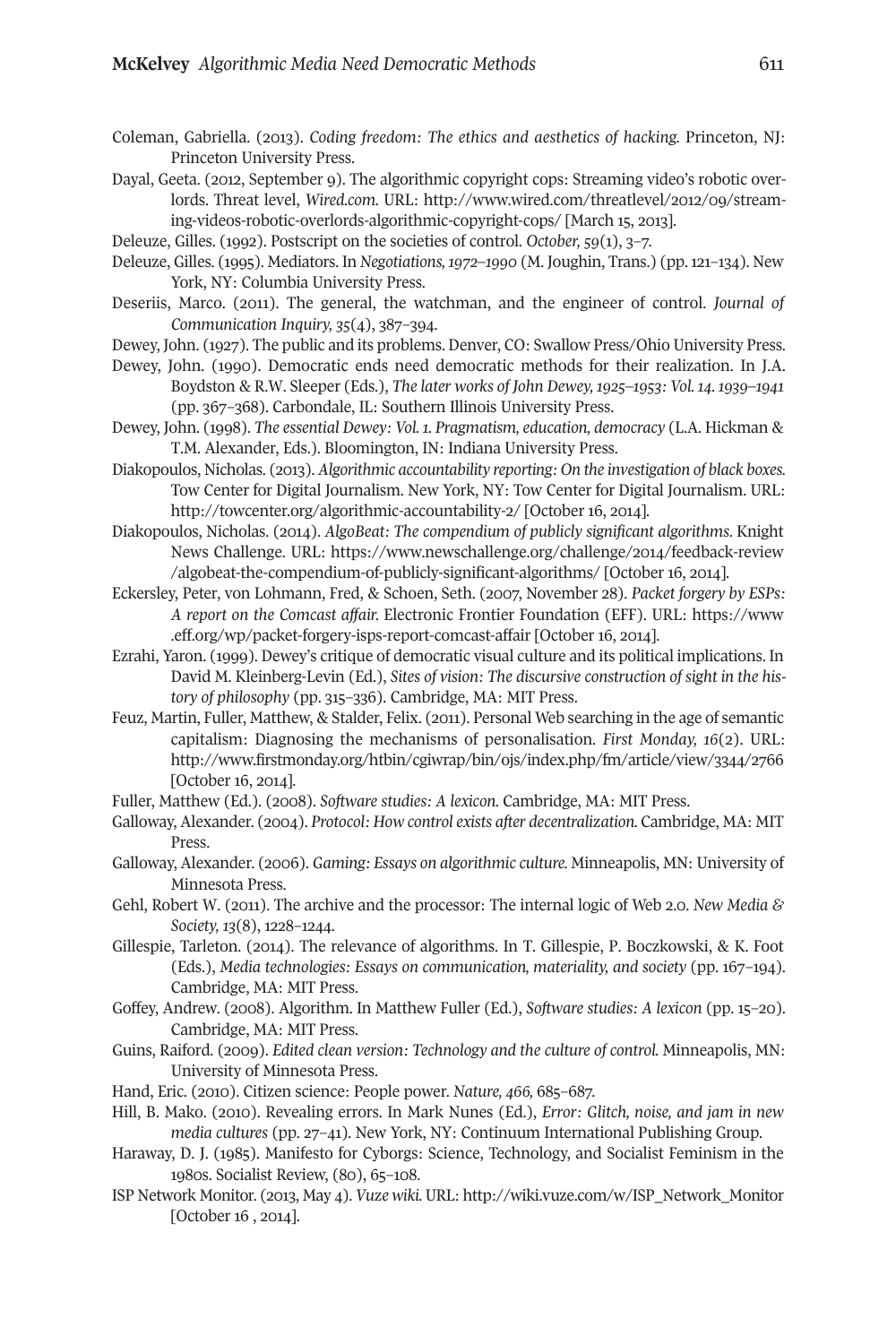- Kelty, Christopher. (2008). *Two bits: The cultural significance of free software. Durham, NC: Duke* University Press.
- Kravets, David. (2008, January 8). FCC opens file-sharing probe (Charade) into Comcast traffic-management practices. Threat level, *Wired.com.* URL: [http://www.wired.com/threatlevel](http://www.wired.com/threatlevel/2008/01/fcc-opens-file) [/2008/01/fcc-opens-file/](http://www.wired.com/threatlevel/2008/01/fcc-opens-file) [July 11, 2012].
- Langlois, Ganaele. (2011). Meaning, semiotechnologies and participatory media. *Culture Machine,12.*
- Lasar, Matthew. (2011, September19). *Canada to Rogers Cable: We want fix for game throttling by next week.* Ars Technica. URL: [http://arstechnica.com/tech-policy/2011/09/canada-to-rogers](http://arstechnica.com/tech-policy/2011/09/canada-to-rogers-cable-fix-game-throttling-by-friday)[cable-fix-game-throttling-by-friday/](http://arstechnica.com/tech-policy/2011/09/canada-to-rogers-cable-fix-game-throttling-by-friday) [July 22, 2012].
- Lash, Scott. (2007). Power after hegemony: Cultural studies in mutation? *Theory, Culture & Society, 24*(3), 55–78.
- Latham, Robert. (2010). Border formations: Security and subjectivity at the border. *Citizenship Studies, 14*(2), 185–201.
- Latour, Bruno. (2004). *Politics of nature: How to bring the sciences into democracy.* Cambridge, MA: Harvard University Press.
- Latour, Bruno. (2005). From realpolitik to dingpolitik or how to make things public. In Bruno Latour & Peter weibel (eds.), *Making things public: Atmospheres of democracy* (pp. 14–41). Cambridge, MA: MIT Press.
- Lippmann, walter. (1997). *Public opinion*. New york, Ny: Free Press Paperbacks. (original work published 1922)
- Mager, Astrid. (2012). Algorithmic Ideology: How capitalist society shapes search engines. *Information, Communication & Society, 15*(5), 769–787.
- Marres, Noortje. (2004). Tracing the trajectories of issues, and their democratic deficits, on the web. *Information Technology and People, 17*(2), 124–149.
- Marres, Noortje. (2005). Issues spark a public into being: A key but often forgotten point of the Lippmann-dewey debate. In Bruno Latour & Peter weibel (eds.), *Making things public: Atmospheres of democracy* (pp. 208–217). Cambridge, MA: MIT Press.
- Marres, Noortje. (2010). Front-staging nonhumans: Publicity as a constraint on the political activity of things. In Bruce Braun & Sarah J. whatmore (eds.), *Political matter: Technoscience, democracy, and public life* (pp. 177–210). Minneapolis, MN: University of Minnesota Press.
- McKelvey, Fenwick. (2010). ends and ways: The algorithmic politics of network neutrality. *Global Media Journal—Canadian Edition, 3*(1), 51–73.
- McKelvey, Fenwick. (2011). FCJ-128 a programmable platform? Drupal, modularity, and the future of the web. *Fibreculture, 18.* URL: [http://eighteen.fibreculturejournal.org/2011/10/09/fcj-128](http://eighteen.fibreculturejournal.org/2011/10/09/fcj-128-programmable-platform-drupal-modularity-and-the-future-of-the-web) [programmable-platform-drupal-modularity-and-the-future-of-the-web/](http://eighteen.fibreculturejournal.org/2011/10/09/fcj-128-programmable-platform-drupal-modularity-and-the-future-of-the-web) [october 16, 2014].
- Miyazaki, Shintaro. (2012). Algorhythmics: Understanding micro-temporality in computational cultures. *Computational Culture, 2.* URL: [http://computationalculture.net/article/algorhyth](http://computationalculture.net/article/algorhythmics-understanding-micro-temporality-in-computational-cultures)[mics-understanding-micro-temporality-in-computational-cultures](http://computationalculture.net/article/algorhythmics-understanding-micro-temporality-in-computational-cultures) [March 3, 2014].
- Napoli, Phillip M. (2013). The algorithm as institution: Toward a theoretical framework for automated media production and consumption. *SSRN Scholarly Paper No. 2260923.* Rochester, Ny: Social Science Research Network. URL: <http://papers.ssrn.com/abstract=2260923> [October 16, 2014].
- Nowak, Peter. (2008, May 15). *CRTC opens net neutrality debate to public.* CBC News, Technology & Science. URL: <http://www.cbc.ca/news/technology/story/2008/05/15/tech-internet.html> [July 10, 2012].
- Sanders, Chris. (2007). *Practical packet analysis: Using Wireshark to solve real-world network problems.* San Francisco, CA: No Starch Press.
- Sandvig, Christian. (2007). Network neutrality is the new common carriage. *Info: The Journal of Policy, Regulation, and Strategy, 9*(2/3), 136–147.
- Schudson, Michael. (2008). The "Lippmann-Dewey Debate" and the invention of Walter Lippmann as an anti-democrat, 1986–1996. *International Journal of Communication, 2,* 1031–1042.